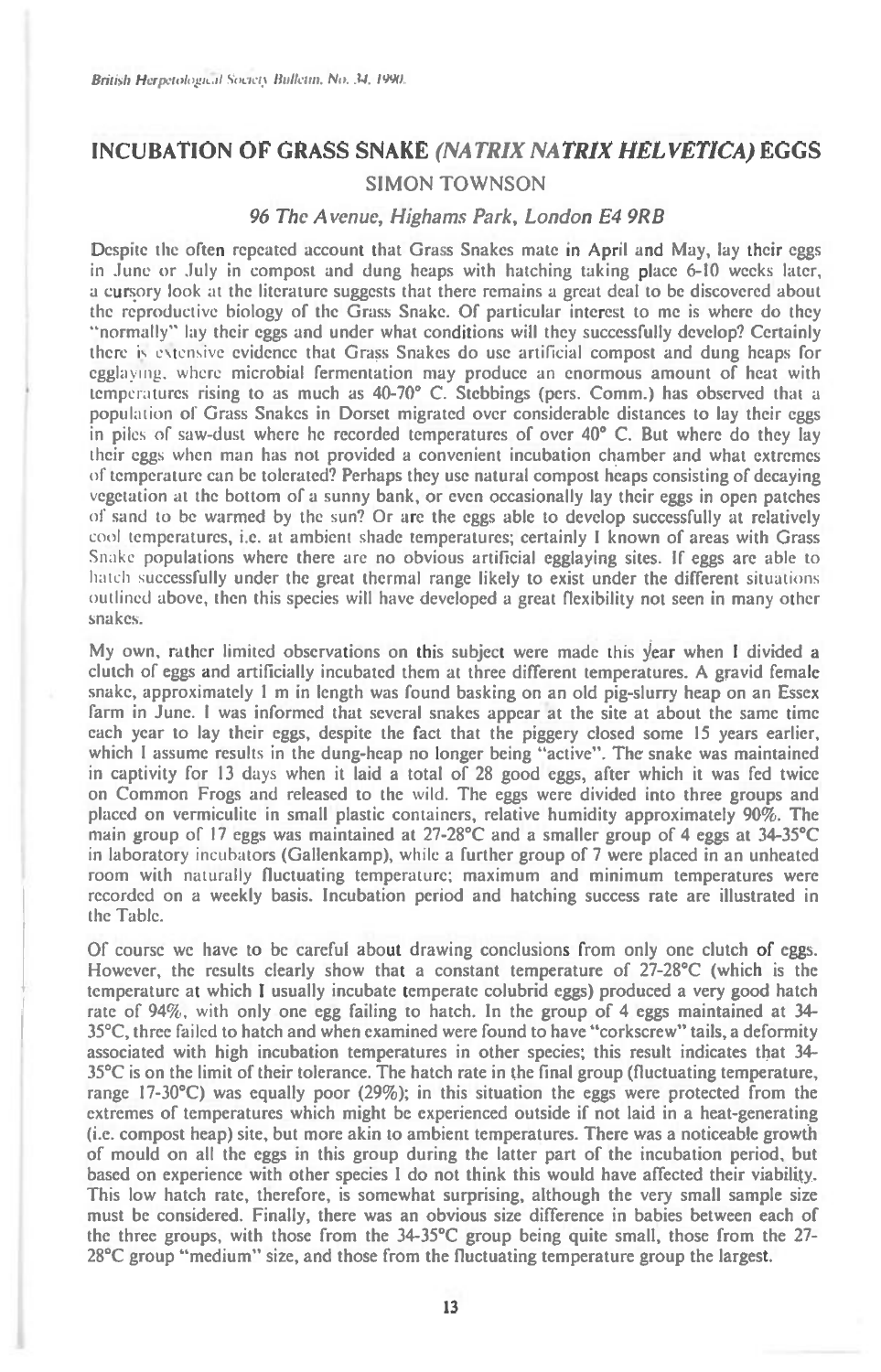| No. eggs       | Incubation<br>temperature                                                 |                                                     | Incubation<br>period | No. hatched<br>$(\%)$ | Comments                                                                                                                                                                                          |
|----------------|---------------------------------------------------------------------------|-----------------------------------------------------|----------------------|-----------------------|---------------------------------------------------------------------------------------------------------------------------------------------------------------------------------------------------|
| 17             | $27-28$ °C                                                                |                                                     | 42 days              | 16(94)                | All hatched babies<br>perfect. One<br>apparently normal<br>baby dead in shell                                                                                                                     |
| $\overline{4}$ | $34-35$ °C                                                                |                                                     | 31 days              | 1(25)                 | Hatched baby<br>perfect. Remaining<br>3 babies dead in<br>shell with<br>"cork-screw" tails.                                                                                                       |
| 7              | $17-30$ °C<br>Weekly Max.<br>26<br>25<br>30<br>25<br>27<br>24<br>24<br>24 | Min<br>24<br>21<br>22<br>21<br>19<br>20<br>17<br>17 | $62-63$ days         | 2(29)                 | Hatched babies<br>perfect. One egg<br>died after 17 days<br>and removed.<br>Remaining eggs<br>contained<br>apparently normal<br>babies dead in<br>shell. All eggs<br>covered in a light<br>mould. |



Plate I. Baby Grass Snake leeding on a pre-killed newborn mouse